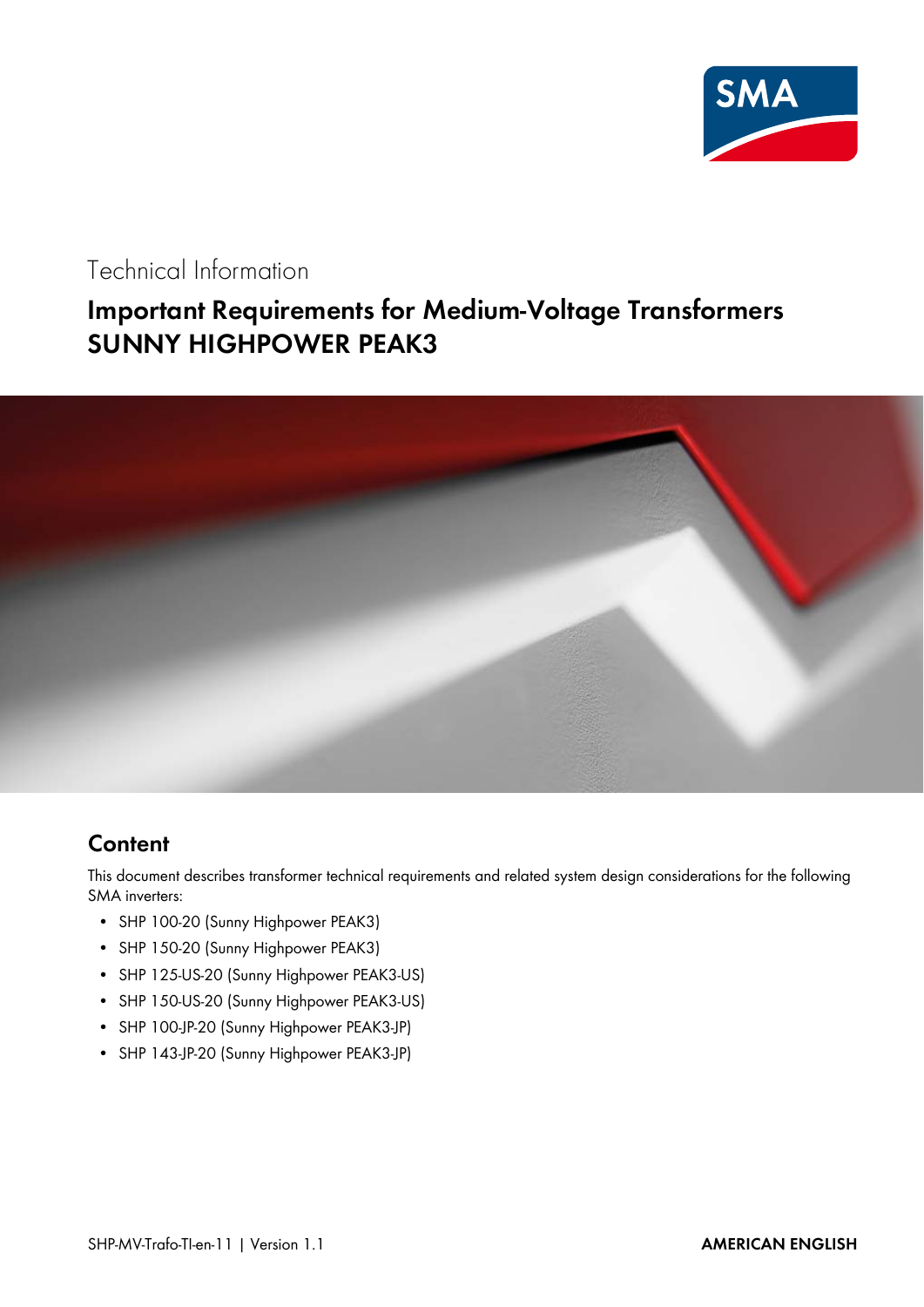### <span id="page-1-1"></span>**1 General Technical Properties**

The following guidelines must be considered when specifying or evaluating transformers for use with Sunny Highpower inverters:

- Multiple Sunny Highpower inverters connected in parallel can be interconnected to a single transformer.
- Standard distribution or service transformers are acceptable for interconnection to medium-voltage distribution systems.
- Sunny Highpower inverters do not require electrostatic shielding between primary and secondary windings of transformers.
- The nominal voltage at the inverter electrical connection point (ECP) must match the nominal output voltage of the inverter.
- The rated kVA capacity of a transformer must be equal to or greater than the total nominal output power of all inverters connected to the transformer.
- The winding configuration of transformers to which the inverters are connected must be compatible with the inverter. Compatible winding configurations for use with Sunny Highpower inverters are defined in Section [2](#page-1-0) [Compatible](#page-1-0)  [Transformer Winding Configurations \(Vector Groups\)](#page-1-0) of this document.
- The total impedance between the inverters and the point of common coupling (PCC) with the grid must not exceed the values specified in Section [3 Allowable Impedance Levels](#page-2-0) of this document.
- Transformers must be rated for the nominal frequency of the grid voltage at the grid connection point and the tolerances to be expected.
- The expected load (generation) profile and ambient temperature conditions of the PV system and the transformer must be considered when specifying transformer rated kVA capacity, temperature rise and insulation class.
- SMA recommends specifying transformers with multiple connection taps to enable adaption to the local system voltage.
- Transformers should comply with all applicable standards based on the installation location.

# <span id="page-1-0"></span>**2 Compatible Transformer Winding Configurations (Vector Groups)**

Sunny Highpower inverters require connection to a grounded Wye transformer winding. A neutral conductor connection is not required between the inverter and the transformer's grounded neutral point.

The phase displacement of transformers does not affect the operation of Sunny Highpower inverters. Transformers with compatible winding configurations can be specified with any available phase displacement.

|      | Compatible Transformer Winding Configurations* at Inverter ECP | Inverter type        |                      |                                            |
|------|----------------------------------------------------------------|----------------------|----------------------|--------------------------------------------|
| GRID | YNyn                                                           | Dyn                  | YNd                  |                                            |
|      | Wye-grounded : wye-grounded                                    | Delta : wye-grounded | Wye-grounded : delta |                                            |
|      | Yes                                                            | Yes                  | No                   | SHP 100-20<br>SHP 100-JP-20<br>(400 V)     |
|      | Yes                                                            | Yes                  | No                   | SHP 125-US-20<br>(480 V)                   |
|      | Yes                                                            | Yes                  | No                   | SHP 143-JP-20<br>(550 V)                   |
|      | Yes                                                            | Yes                  | No                   | SHP 150-20 /<br>SHP 150-US-20 /<br>(600 V) |

\* The second part of the transformer's vector-group notation gives the inverter-side winding configuration. For example, Dyn is a transformer with a Delta configuration on the grid connection side and a Wye-grounded configuration on the inverter connection side.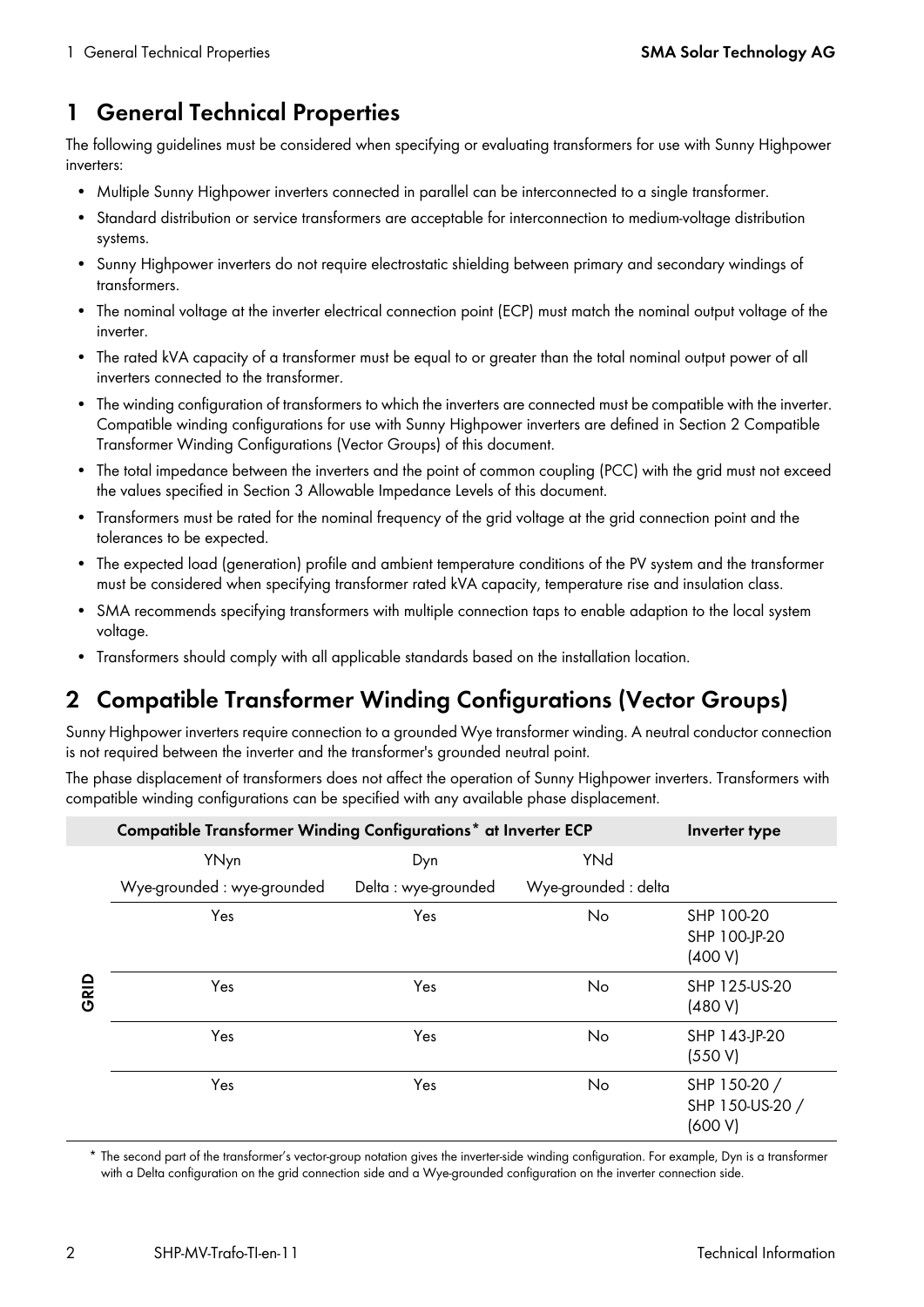Connecting inverters to transformers that do not comply with these guidelines can result in unstable inverter operation, excessive nuisance tripping, and disruption or damage to the inverters or other connected equipment.

# <span id="page-2-0"></span>**3 Allowable Impedance Levels**

Impedance (especially resistances of conductors and transformers) between the PV system and the grid cause an increase in voltage measured at the inverter terminals. In order to avoid over-voltage tripping of the inverters and excessive energy losses, AC conductors should be sized to limit the voltage drop between the inverters and the point of common coupling (PCC) to a maximum of 1% of nominal voltage.

In addition, the stability of the inverter control system is affected by the level of impedance (especially inductances of transformers) between the inverters and the point of common coupling (PCC) with the grid.

The maximum allowable impedance level for each Sunny Highpower inverter model is given in the table below.

| Inverter type              | Maximum allowable impedance (Zmax) |
|----------------------------|------------------------------------|
| SHP 100-20 / SHP 100-JP-20 | 50 %                               |
| SHP 125-US-20              | 50%                                |
| SHP 143-JP-20              | 50%                                |
| SHP 150-20 / SHP 150-US-20 | 50 %                               |



Figure 1: PV system connected to the grid via multiple transformers

The total system impedance for a given inverter in a PV system can be calculated using the equation below:

$$
Z_{\text{total}} = \sum_{n=1}^{t} \left( \frac{S_{\text{pv}_n}}{S_{\text{TR}_n}} \cdot Z_{\text{TR}_n} \right) + Z_{\text{PCC}}
$$

- $Z_{PCC}$  is the short-circuit impedance based on the short-circuit power available at the PCC
	- Where the total PV system kVA capacity is insignificant relative to the grid capacity at the PCC, grid impedance will be negligibly small and can be excluded from the calculation.
	- When needed, this value is typically provided by the interconnection utility.
- n is one of one or more transformers connected in series between the inverter and the PCC.
- $S_{PVM}$  is the total nominal output power (in kVA) of all inverters connected to transformer n.
- $S_{TRn}$  is the rated kVA of transformer n.
- $Z_{TRn}$  is the short-circuit impedance of transformer n.

Conductor impedance is assumed to be 2 % and has been deducted from inverter maximum allowable impedance levels.